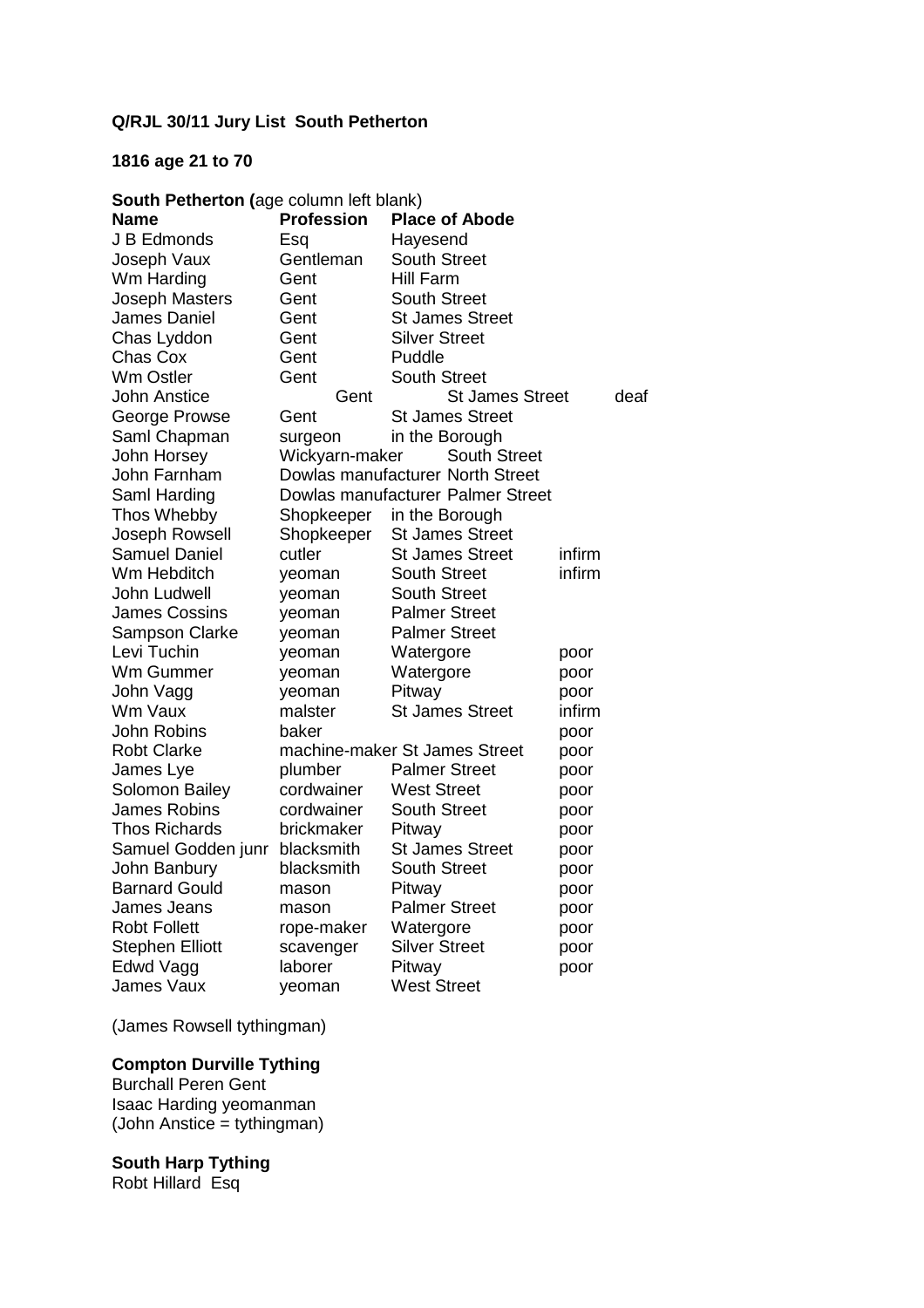Thos Hillard Gent infirm James Griffin yeoman Thos Clark yeoman

(Thos Clark tithingman)

#### **Over Stratton Tything**

Joseph Vile yeoman Wm Hebditch yeoman infirm Josiah Hebditch yeoman

(William Hebditch junr = tithingman)

## **1817**

#### **South Petherton**

| John B Edmonds       | Esq              |      |      |
|----------------------|------------------|------|------|
| Joseph Vaux          | Gent             |      |      |
| Joseph Masters       | yeoman           |      |      |
| Willm Hebditch       | yeoman           | deaf |      |
| Willm Ostler         | Gent             |      |      |
| John Horsey          | Gent             |      |      |
| Charles Lyddon       | Gent             |      |      |
| <b>Charles Cox</b>   | Gent             |      |      |
| James Daniel         | Gent             |      |      |
| John Anstey          | malster          |      | deaf |
| George Prowse        | Gent             |      |      |
| John Farnham         | linman           |      |      |
| John Lavor           | yeoman           |      |      |
| Thomas Lavor         | basketmaker poor |      |      |
| James Cossins        | yeoman           |      |      |
| <b>Sanson Clark</b>  | yeoman           |      |      |
| John Naish           | Gent             |      |      |
| Samuel Harding       | Gent             |      |      |
| James Vaux           | yeoman           |      |      |
| Willm Harding yeoman |                  |      |      |
| John Ludwell         | yeoman           |      |      |
| Thomas Whibby        | Gent             |      |      |
|                      |                  |      |      |

(John White junr tythingman)

#### **Compton Durville Tything**

Burchall Peren Gent Isaac Harding yeomanman William Mitchel yeomanman

#### **South Harp Tything**

Robt Hillard Esq James Griffin yeoman Thomas Clark yeoman John Staple Esq

(Thos Clark tythingman)

### **Over Stratton Tything**

Joseph Vile yeoman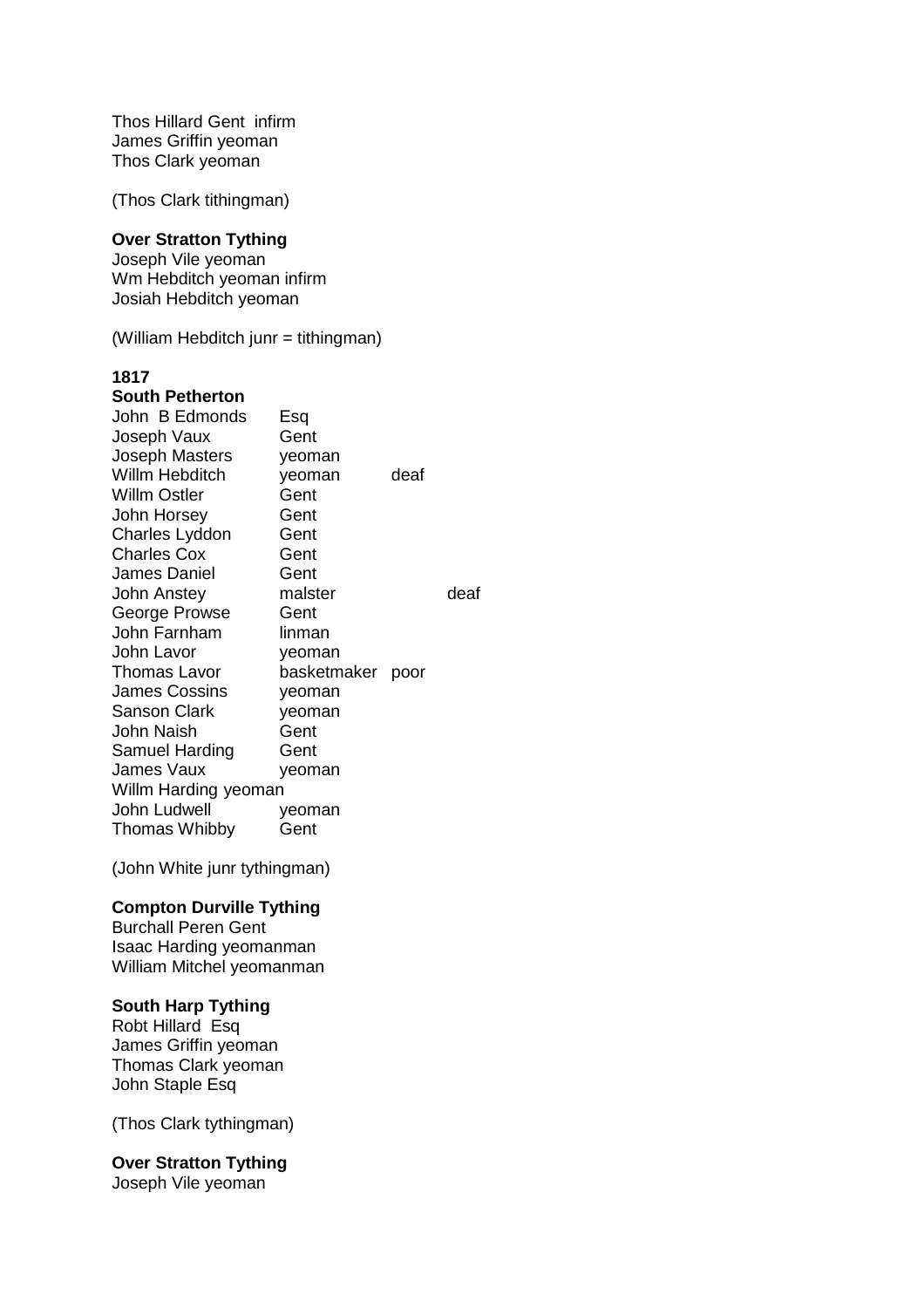Wm Hebditch yeoman infirm Josiah Hebditch yeoman

(William Hebditch tithingman)

# **1818**

| <b>South Petherton</b> (all freeholders) |                         |     |                       |
|------------------------------------------|-------------------------|-----|-----------------------|
| <b>Profession</b>                        | <b>Place of Abode</b>   | Age |                       |
| John Baker Edmonds<br>Esq                |                         |     | 55                    |
| Esq                                      | <b>South Street</b>     | 50  |                       |
| Gent                                     | <b>South Street</b>     | 60  |                       |
| Gent                                     | <b>St James Street</b>  | 50  |                       |
| Gent                                     | <b>Roundwell Street</b> | 39  |                       |
| Gent                                     | <b>South Street</b>     | 60  |                       |
| yeoman                                   | <b>South Street</b>     | 55  |                       |
| Gent                                     | <b>South Street</b>     | 58  |                       |
| yeoman                                   | <b>South Street</b>     | 50  |                       |
| Gent                                     | <b>South Street</b>     | 47  |                       |
| yeoman                                   | <b>Roundwell Street</b> | 40  |                       |
| Shopkeeper                               | St James St             | 37  |                       |
| Shopkeeper                               | Borough                 | 46  |                       |
| Gent                                     | <b>North Street</b>     | 28  |                       |
| linman                                   | <b>North Street</b>     | 50  |                       |
| linman                                   | <b>North Street</b>     | 40  |                       |
| yeoman                                   | <b>Palmer Street</b>    | 58  |                       |
| linman                                   | <b>Palmer Street</b>    | 28  |                       |
| yeoman                                   | <b>Palmer Street</b>    | 48  |                       |
| yeoman                                   | <b>West Street</b>      | 30  |                       |
|                                          |                         |     | <b>Hayesend House</b> |

(mark of William Vagg tithingman)

## **Compton Durville Tything**

Burchall Peren Gent Isaac Harding yeomanman William Mitchel yeomanman

#### **South Harp Tything**

Robt Hillard Esq John Staple Esq Capn in the Second Somerset James Griffen yeoman William Terrel yeoman

(J W Tupp tythingman)

# **Over Stratton Tything**

Joseph Vile yeoman Wm Hebditch yeoman infirm Josiah Hebditch yeoman

(Josiah Hebditch tythingman)

#### **1819 age 18-70**

**South Petherton**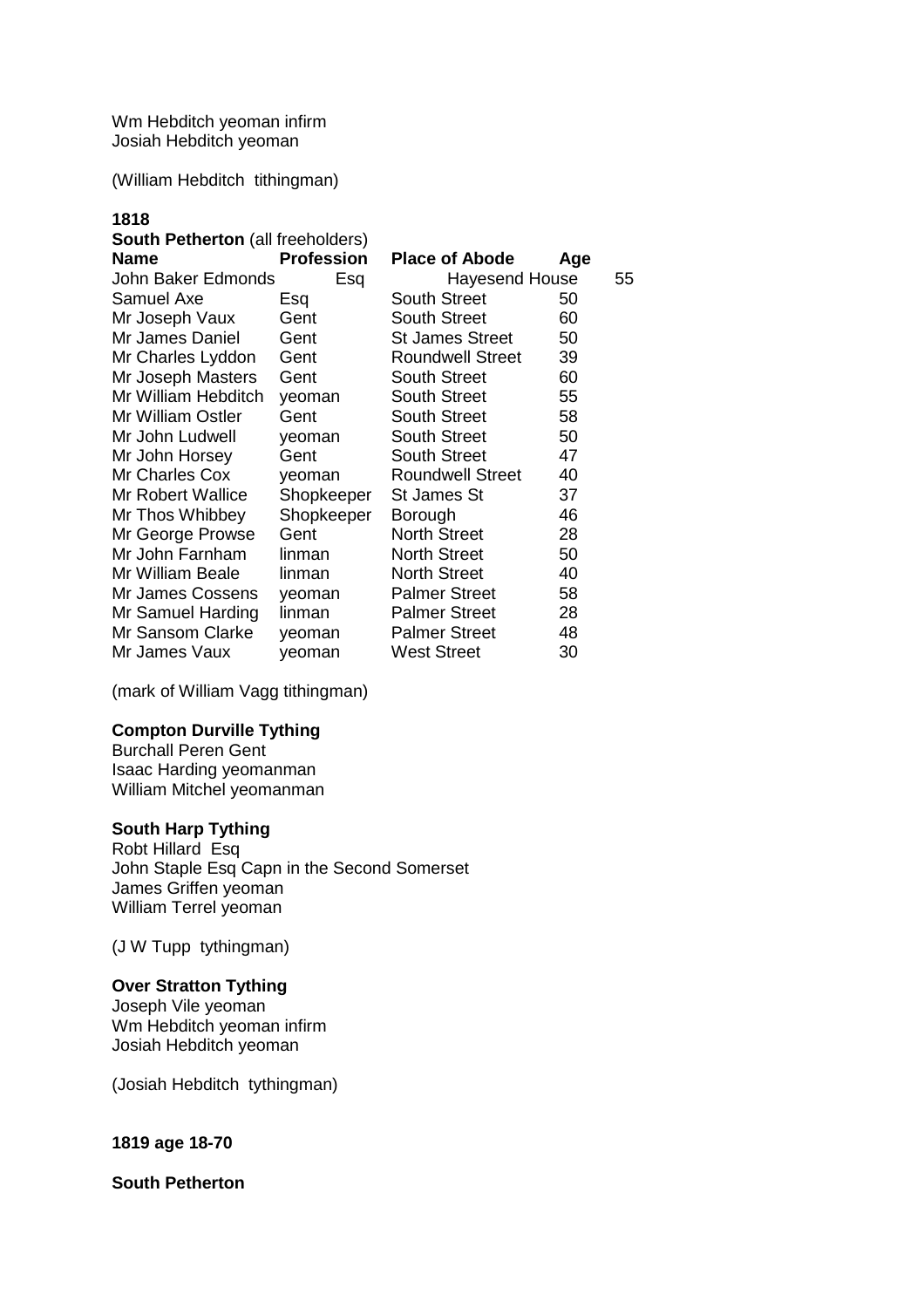John Baker Edmonds Esq Samuel Axe Esq Joseph Vaux Gent<br>James Daniel Gent James Daniel Gent<br>Charles Lyddon Gent Charles Lyddon John Horsey **Gent** Samuel Harding Gent George Prowse Gent Thomas Whibey Gent Charles Cox Gent William Ostler Gent Joseph Masters yeoman James Cossins yeoman John Farnham linman James Vaux yeoman William Beale linman John Luddwell veoman Sanson Clark veoman

(Thomas Richards constable)

#### **Compton Durville Tything**

Burchall Peren Gent Isaac Harding yeoman William Mitchel yeoman

#### **South Harp Tything**

Robt Hillard Esq James Griffen yeoman (verified on the oath of Josiah Hebditch, John Tupp tythingman being ill)

#### **Over Stratton Tything**

Josiah Hebditch yeoman Wm Hebditch yeoman infirm Joseph Vile yeoman

(John Cary tythingman)

# **1820**

#### **South Petherton**

| John Baker Edmonds Esq | Gent   | 57 |
|------------------------|--------|----|
| Samuel Axe Esq         | Gent   | 52 |
| Mr Joseph Vaux         | Gent   | 56 |
| Mr Chas Lyddon         | Gent   | 41 |
| Mr James Daniel        | Gent   | 52 |
| Mr Geo Prowse          | Gent   | 30 |
| Mr Wm Ostler           | Gent   | 58 |
| Mr Chas Cox            | Gent   | 41 |
| Mr Thomas Whibby       | Gent   | 47 |
| Mr Saml Harding        | Linman | 31 |
| Mr John Horsey         | linman | 46 |
| Mr John Farnham        | linman | 52 |
| Mr Joseph Masters      | yeoman | 59 |
| Mr John Ludwell        | yeoman | 54 |